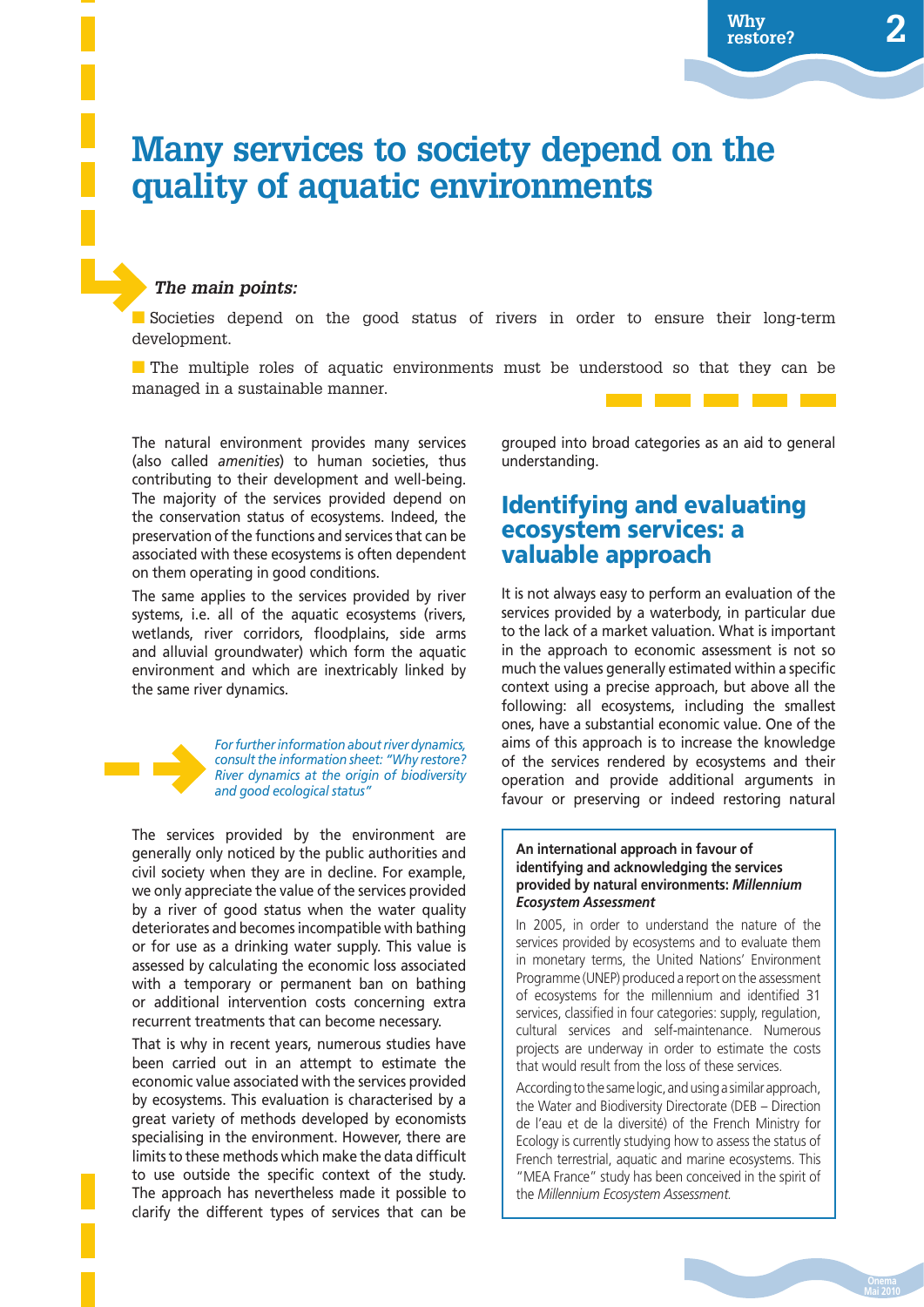environments, thus facilitating the undertakings of mainly public but also private project holders, by progressively obtaining support for ecology from society in general.

Numerous studies have shown that ecological restoration facilitates the recovery of ecosystem services and allows for an increase of 44% in biodiversity and 25% in ecosystem services<sup>1</sup>. From a social point of view, the improvement of ecosystem services also acts as a driving force for the economy by stimulating "green" employment. From an economic point of view, there is a need to show its contribution in terms of benefits or costs that can be avoided. On these grounds, the preservation and restoration of the functions of aquatic environments also acts as a stimulus for sustainable development, based on these three cornerstones: ecology, economy and social factors.



*Spring water: the most vital of resources provided by aquatic environments.*

*1 - Rey-Benayas J.M., Newton A.C., Diaz A., Bullock J. (2009). "Enhancement of Biodiversity and Ecosystem Services by Ecological Restoration: A Meta-Analysis." F Science 325(5944): 1121 - 1124.*

### **Supply services**

In general, ecosystems provide numerous resources and products such as food products, fibres (wood, cotton, wool, silk, fish, sea products, etc.), fuels, natural medicines (algae, roots, non-woody products), pharmaceutical products and ornamental resources. The most vital of these is, of course, the supply of fresh water by aquatic environments.

The abundance and diversity of products originating from the river system are highly dependent on the quality of its constituent environments. A river system consisting of heterogeneous habitats (riparian vegetation, wetlands, shelters under riverbanks, stone blocks, woody debris, side arms, etc.), favours the presence and abundance of diversified fauna and flora, which will find all of the resources and areas required for the completion of their life cycle in their environment. These environments are characterised by their richness and productivity with regard to biodiversity and the size of the biomass that characterises them.

On the other hand, in a system which is altered or whose operation is downgraded (e.g. a straightened river, homogeneous habitats, lack of riparian vegetation, etc.), we observe a global change in the structure of the system: disrupted food web, risk of accelerated eutrophication, increased competition between species, imbalanced structuring of animal and plant populations and confinement of species. The impacts of the artificialisation of aquatic environments (e.g. canalisation), are very serious and continuous, while fish biomasses are frequently reduced by 80% or more. There is no biological recovery for as long as the physical alteration lasts<sup>2</sup>.



*2 - Wasson J-G., Malavoi J-R., Maridet L., Souchon Y., Paulin L. (1995). "Impacts écologiques de la chenalisation des rivières" : 152.*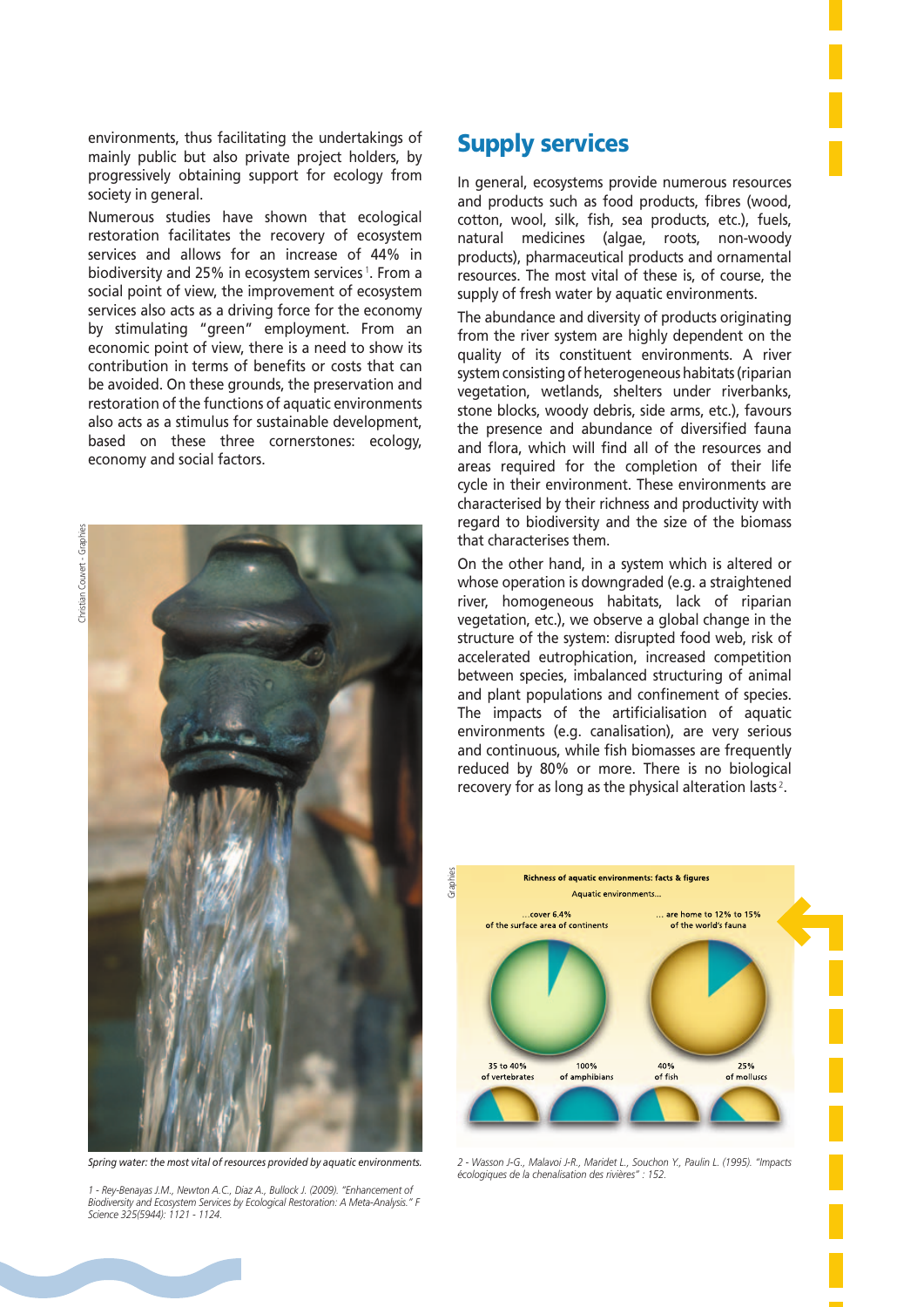Henri Carmié - Onema rmié - Onema



*Rich and productive environments are characterised by their biodiversity.*

On a global level, as well as tropical forests, aquatic environments are the most productive environments<sup>3</sup>. If their status is good, they are capable of supporting important economic activities and, above all, meeting the essential needs of populations in terms of food and drinking water: fishing products, exploitation of resources that have not undergone too many additional treatments, etc. The restoration of river dynamics, aquatic habitats, the floodplain and/or the modification of certain agricultural practices in the catchment area help to increase the quality of products and/or improve the natural productivity of the environments.

#### **An example**

#### *Restoration of pike spawning grounds on the Charente*

The restoration of 12 hectares of pike spawning grounds on the River Charente by the fishing federation of the Charente département has recreated carrying capacities and favourable conditions for the natural reproduction of pike. The effectiveness of this measure has been demonstrated by the fishery catch records established in 1995, which show that the fish population is more abundant. Prior to the works, eleven hours of fishing were required to capture a grass pike, in comparison with just six hours today. The fishermen are satisfied and the local managers no longer need to restock the area due to the restoration of natural reproduction.

*Source: Milot F. "La restauration des frayères à brochet - Le cas des marais d'Ambérac" Colloquium: "Les bons comptes des zones humides", February 2009.*

*3 - Barnaud. G., Fustec. E (2007). "Conserver les zones humides : pourquoi ? comment ? " : 295*

*4 - Namour, P. (1999). "Auto-épuration des rejets organiques domestiques. Nature de la matière organique résiduaire et son effet en rivière". LYON 1, Université Claude Bernard : 164*

## **Regulation services**

The operation of hydrosystems helps to regulate different processes, such as the climate or natural risks. The storage of precipitation in floodplains, the recharging of aquifers, the support for rivers during low-flow periods provided by wetlands and water purification are the most commonly observed regulation services at the level of the river system.

### ■ *Improvement of the physico-chemical quality of water: the self-purifying capacity of the river and its alluvial plain*

Continental, coastal and marine hydrosystems perform water purification functions. They can assimilate and detoxify compounds which are harmful to organisms via certain processes which operate in the soils or sub-soils.

Studies have shown that the diversity of a river's morphological characteristics increases its selfpurifying capacity 4. The self-purifying capacity of rivers is dependent on parameters such as the flow rate, current velocity, temperature and geomorphology. As a general rule, the more diversified the interactions between the surface water and the hyporheic zone (bottom of the river), the greater the purification capacity. Consequently, organic matter is broken down more quickly when it is blocked by small woody debris or stone blocks and in the presence of alternating riffles and glides.



In rivers with little artificialisation, the purifying capacity is maintained, as *exchanges remain possible between surface waters and the hyporheic zone.*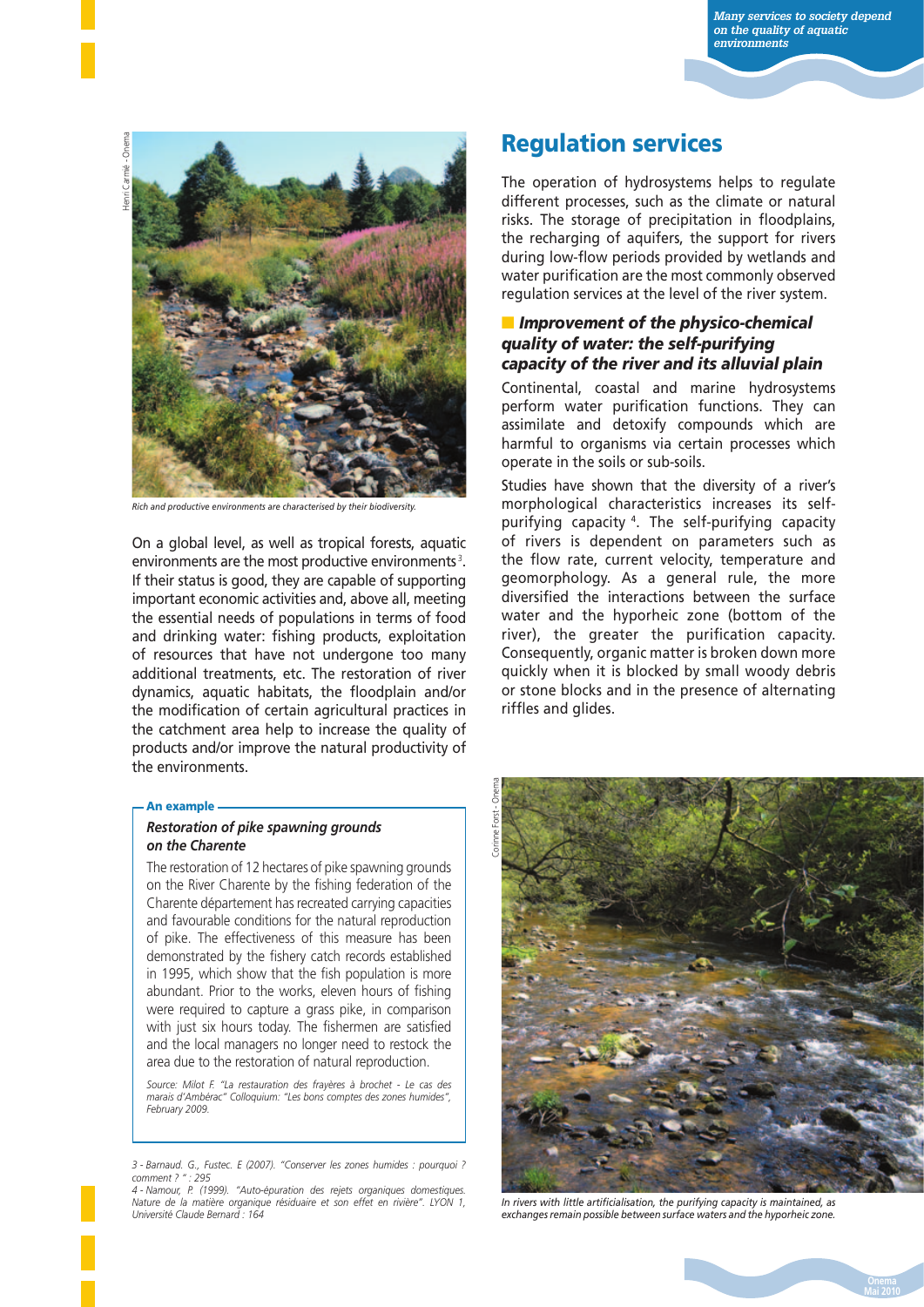#### *Contribution of alluvial plain to the purifying capacity*

• The purifying capacity for surface flows of 6-metre wide vegetated strips amounts to an inter-annual mean of 70%. A 12 to 18-metre grass buffer strip offers a purification capacity of 84 to 91%<sup>a</sup>.

• In less than 30 metres, an alluvial forest is capable of eliminating up to 80% of the nitrate content in surface flows<sup>b</sup>.

• Root systems can significantly reduce the nutrient salt content, such as nitrates and phosphates added by the agricultural sector. The combined actions of root absorption by plants and denitrification by micro-organisms can, in certain conditions, eliminate more than 99% of nitrates<sup>c</sup>.

*For further information about the effects of vegetated and wooded strips: CSPNB (2008). "L'arbre, la rivière et l'homme", MEDAT / D4E: 64.*<sup>d</sup>

> *For further information about buffer zones: CORPEN (2008). "Les zones tampons, un moyens de préserver les milieux aquatiques", MEDAD / MAP. 20.*<sup>e</sup>

*a - Agence de l'eau Loire Bretagne, 1997.*

- *b Lefeuvre, Wetlands colloquium, October 1994.*
- *c Décamps MATE.*
- *d Can be downloaded from the following address: http://www.ecologie.gouv.fr/L-arbre-la-riviere-et-l-homme.html*
- *e Can be downloaded from the following addresses:*
- *brochure: http://www.ecologie.gouv.fr/IMG/pdf/zones\_tampons\_20\_*
- *pages\_a5-2.pdf*
- *slide show: http://www.ecologie.gouv.fr/IMG/pdf/diaporama\_ZT\_def-2.pdf*

For example, on the River Rhine, it has been shown that self-purification is more intense when the hydrosystem is diversified and has "little artificialisation". Conversely, when the river is degraded (for example incised), the purification capacity for certain parameters diminishes<sup>5</sup>, hence the benefit of a river with good "hydromorphological" status, and thus a good operating status.

Wetlands, in addition to the vegetated or wooded zones along rivers, also called "buffer zones", also participate in the proper operation of river purification processes. They help to trap pollutants and fine particles (see box above).

The relatively unaltered morphology of rivers, the vegetation of riverbanks and the functional dynamics with the floodplain thus contribute to reducing the pollution of aquatic environments.

These observations consolidate the need to restore good operating conditions to the hydrosystem in order to re-establish rivers of high physicochemical quality, avoiding the hyper-eutrophication phenomena characterised by the development of algae and higher plant species, on the one hand, and the need to use additional, costly treatments for drinking water supplies, on the other.

The Ministry for Ecology has estimated that the damage relating to water pollution in France amounts to three billion euros per year <sup>6</sup>. For an area of wetlands covering 89 sites worldwide, it has been estimated that the purification function could represent an economic value of approximately €251 ha/year<sup>7</sup>. The preservation of the water quality of rivers could represent significant savings in terms of investments in water purification and/or reducing water pollution.

This was the case for the city of New York which, in 1996, decided to implement an ecological restoration programme in the drinking water catchment area rather than establish a water treatment system. Both scenarios were priced and compared and the chosen solution led to savings of more than six billion dollars, thus raising awareness of the importance of the services rendered by ecosystems<sup>8</sup>.

### ■ *Regulation of water flow rates: water retention capacity of floodplains.*

The river system regulates the water regime (flood storage and water level support during the low-flow period). It especially influences the distribution of water over time, the magnitude of runoff and the supply of aquifers and rivers.

Floodplains (or flood expansion fields) allow for the storage of water in period of significant flooding and its slow and continuous restitution to the river in drier periods. They thus influence the propagation of the flood by reducing the flood water velocity. The storage of water in floodplains thus reduces the risk of potentially damaging flooding downstream, but also contributes to water purification by alluvial wetlands and the recharging of aquifers. The damage caused by flooding in France amounts to an

#### *The contribution made by certain parts of the river system to fl ood regulation*

• Certain wetlands can store up to 15,000 m<sup>3</sup> of water per hectare <sup>a</sup>.

• A study performed on 89 sites has estimated that the flood regulation service in wetlands may represent a benefit or an avoided cost of  $\in$ 404/ha per year b.

• The vegetation in the floodplain plays a key role in slowing down floodwater by reducing the velocity of the current.

*a - Bureau de la Convention de Ramsar, 2001*

*b - Schhuyt and Brander. 2004. "The economic values of the world's wetlands, living waters". Conserving the source of life, WWF International. Gland*

*5 - Barnaud. G., Fustec. E (2007). "Conserver les zones humides: pourquoi ? comment ?": 295*

*waters. Conserving the source of life", WWF International. Gland.*

*<sup>6 -</sup> According to the French Ministry for Ecology and Sustainable Development.*

*<sup>7 -</sup> Schhuyt et Brander (2004). "The economic values of the world's wetlands, living* 

*<sup>8 -</sup> CSPNB, (2007). La biodiversité à travers des exemples. MEDAD/D4E : 104*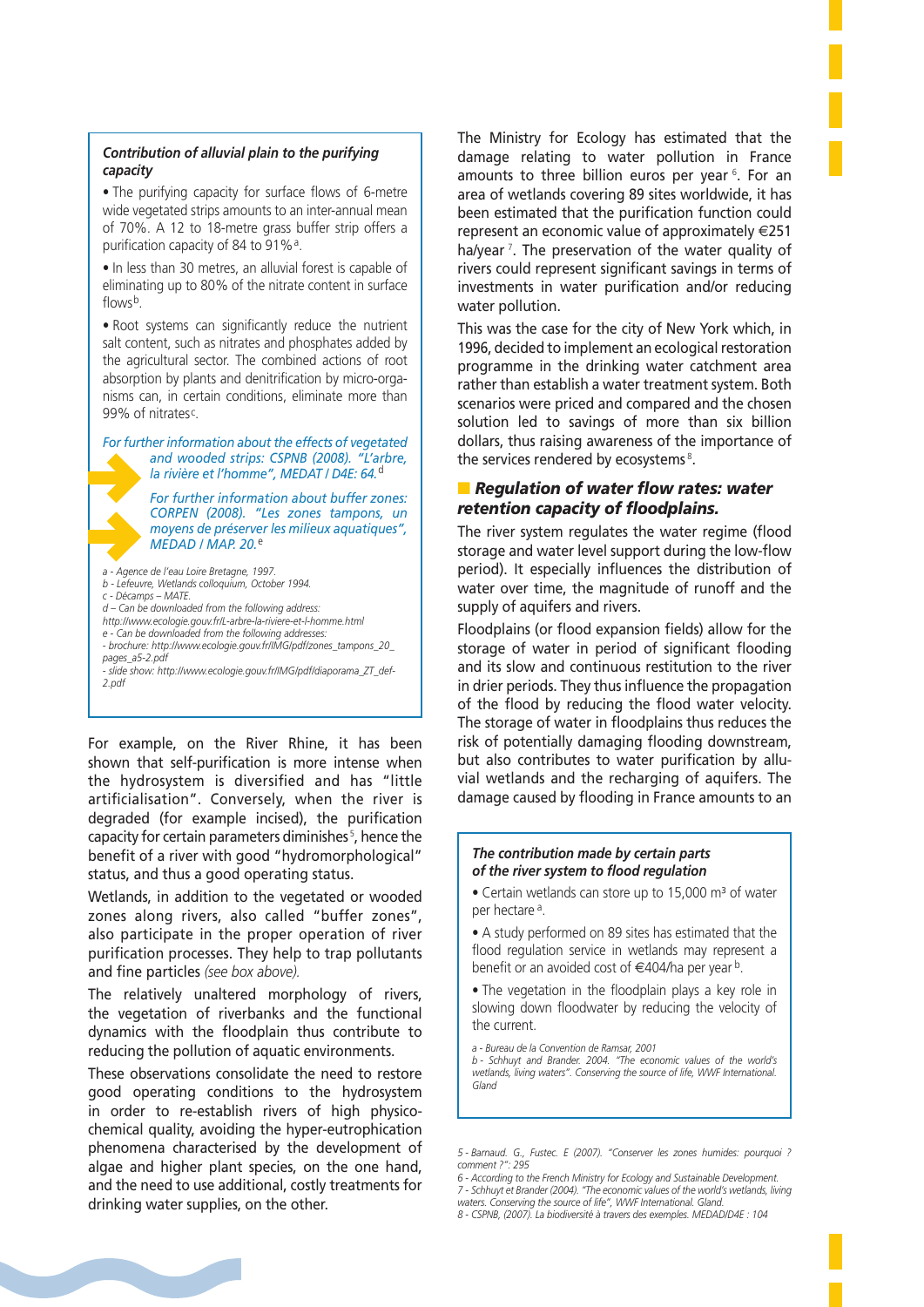

Regulation of the water regime by the storage of floodwaters in the *fl oodplain of the river.*

average of 265 million euros per year <sup>9</sup>. The preservation and restoration of river dynamics, which carry out the "maintenance" of aquatic environments in aquatic corridors, help to reduce the risk of harmful flooding in sensitive areas through the storage of water in floodplains.

The preservation and restoration of mobility areas and, beyond that, floodwater retention areas within which high-quality aquatic environments can develop, help to save money by reducing the amount and intensity of the damage caused by severe flooding.

On the River Charente, the modification of land uses, due to artificialisation, urbanisation and, above all, the reduction of meadows, has led to increased flooding in urban areas, the acceleration of runoff and the artificialisation of rivers. For the towns of Cognac and Saintes, the cost of the damage caused by the three floods suffered in eighteen years amounts to  $\in$ 10 M and  $\in$ 4M respectively. With the vegetation coverage that existed in the past, the costs would have been much less <sup>10</sup>.

# **Cultural services**

Ecosystems play an essential role in social and cultural life. As places of relaxation and recreation, interaction and rest, well-being and regeneration, offering changes of scenery, sources of inspiration

#### **An example**

#### *Restoration of the Vistre and the adjacent wetlands (Gard)*

The restoration of the River Vistre has allowed for the re-establishment of wetlands which are directly associated with the river. The improvements made now allow for the storage of more than  $40.000$  m<sup>3</sup> of water in the four hectares. The impact for the residents living downstream has been noticeable because they state that "in periods of flooding, the water level remains the same but the water no longer has the destructive power that it had before the improvements".

*Also read one of the restoration examples of the collection, on the remeandering of the Vistre.*

*9 - Data from the French Ministry for Ecology and Sustainable Development.*

and beauty, the embodiment of a personal or collective identity and the repositories of regions and certain traditions… aquatic areas play many roles within human society. Due to their tangible and intangible properties, aquatic ecosystems contribute to the quality of life and culture, which are not commercial values but they are still very real and determining factors in choices relating to human life and society. All of these non-commercial cultural services  $11$  are essential for human communities.

The perception of the landscape is therefore very important to local residents. People are more sensitive to the environment of the river: presence of trees, shade, birds, etc. than to the characteristics of the river itself. The river and its ecological corridor contribute to the attractiveness and quality of the river landscape.

Certain studies carried out in France show that local populations attach value to the functions of attractiveness, landscape and preservation of the terrestrial and aquatic biodiversity associated with the sites. Sometimes, these studies provide estimates of how much money the visitors to these sites would agree to pay in order to preserve or indeed improve the quality and accessibility of these sites. For the Orne estuary, for example, the local population would be willing to pay between €20 and €67 (2004 value) in order to contribute to "financing estuary maintenance and protection works" and between €2.50 and €5 per visit for the right to benefit from the pleasures afforded by this area<sup>12</sup>. Another approach involving transport costs also shows the importance attached by residents and visitors to the existence and protection of the Orne estuary.

Other economic approaches estimate the value placed by the population of visitors to natural sites or participants in activities in these areas according to all of the costs which directly or indirectly relate to their activities: time spent, travel and accommodation costs, equipment and operating costs, etc. Consequently, in the United States, sport fishing attracts more than 45 million people who devote 24 billion dollars to it each year <sup>13</sup>. Another example of the same type can be seen in the Loire-Brittany<sup>14</sup> basin, with the economic importance of recreational fishing reflecting the economic

*<sup>10 -</sup> Agence de l'eau Adour-Garonne. (2009). "Évaluation économique des zones humides". Summary. Eco What ACTéon: 10.*

*<sup>11 -</sup> There are no economic or market transactions that can be used as references*  for the monetary evaluation of these services. However, certain assessment *methods can be used to reveal these non-commercial values.*

*<sup>12 -</sup> Scherrer S. et al (2003). "Evaluation économique des aménités récréatives* 

*d'une zone humide du littoral : le cas de l'estuaire de l'Orne". Study series no. 03-E.*  Paris. French Ministry for Ecology and Sustainable Development - Economic *Analysis and Environmental Assessment Department.*

*<sup>13 -</sup> Barnaud. G., Fustec. E (2007). "Conserve les zones humides : pourquoi ? comment ?" : 295*

*<sup>14 -</sup> Agence de l'eau Loire-Bretagne (2004) "État des lieux du bassin Loire-Bretagne"*